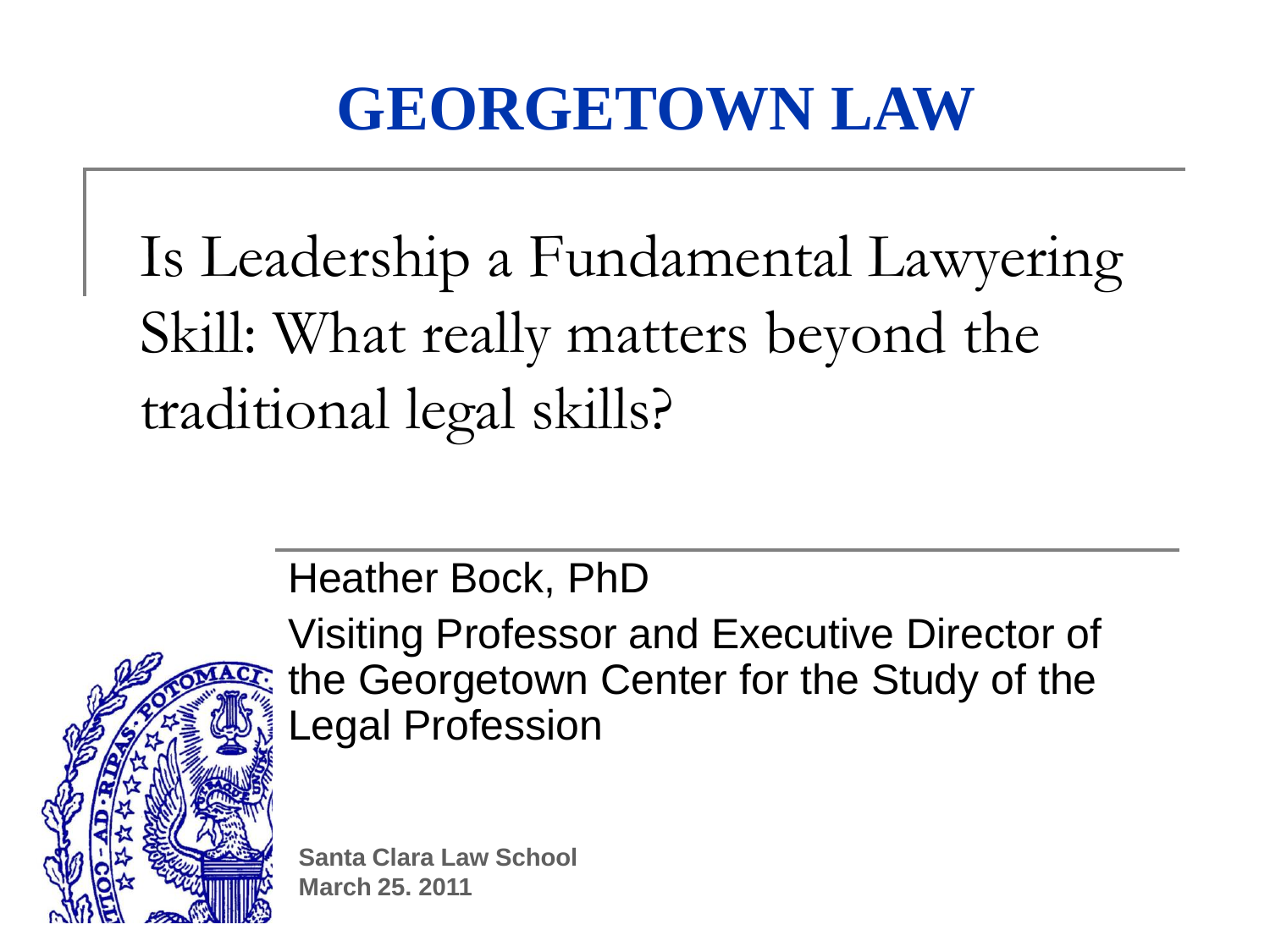# Leadership can be broad reaching

- Formal roles partner, practice leader, committee head, GC
- Informal roles- an attorney managing a part of a case or being a team member
- **Leadership is a process**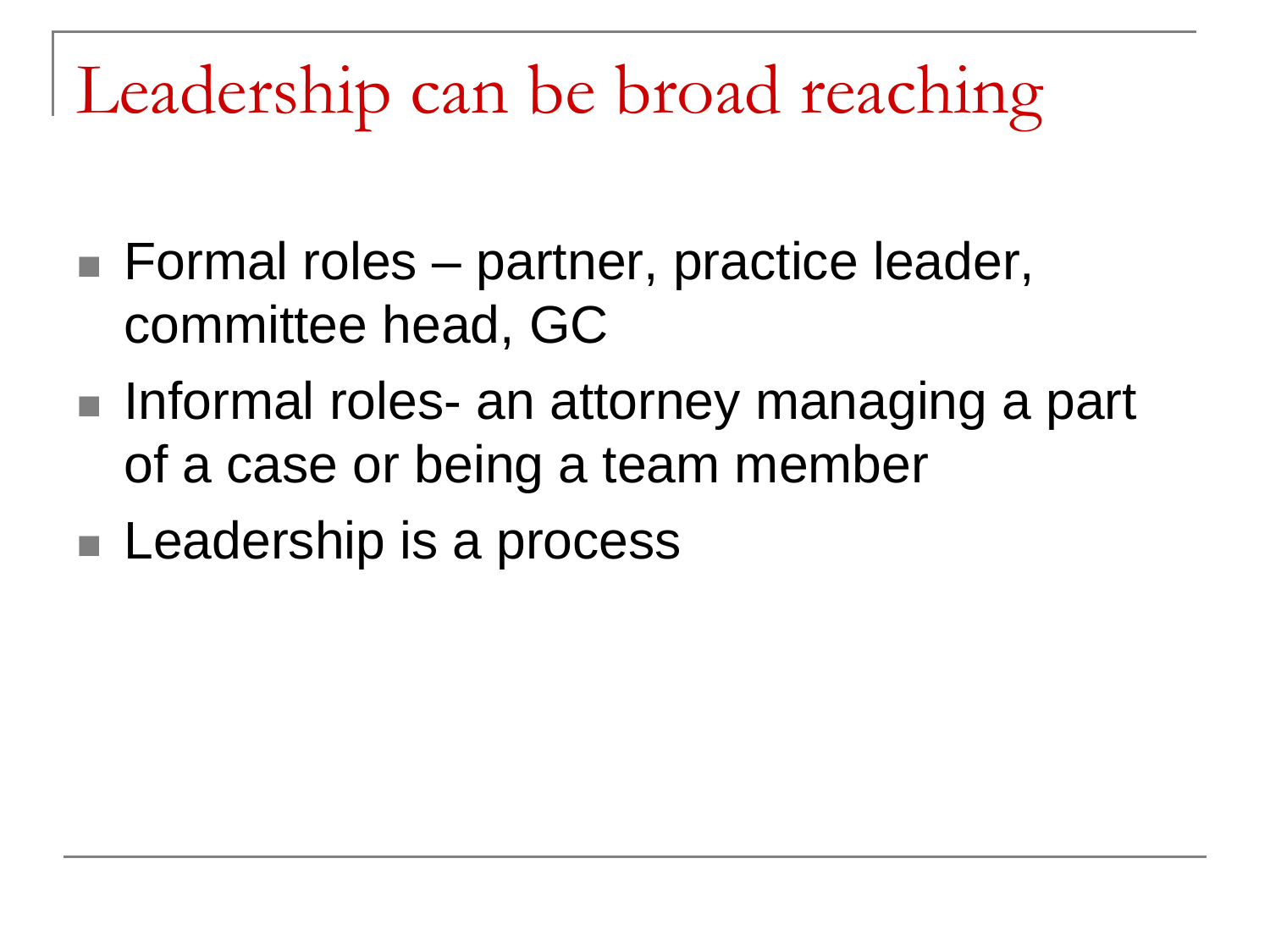### The Changing Landscape: How Legal Services are provided



John Heinz and Edward Laumann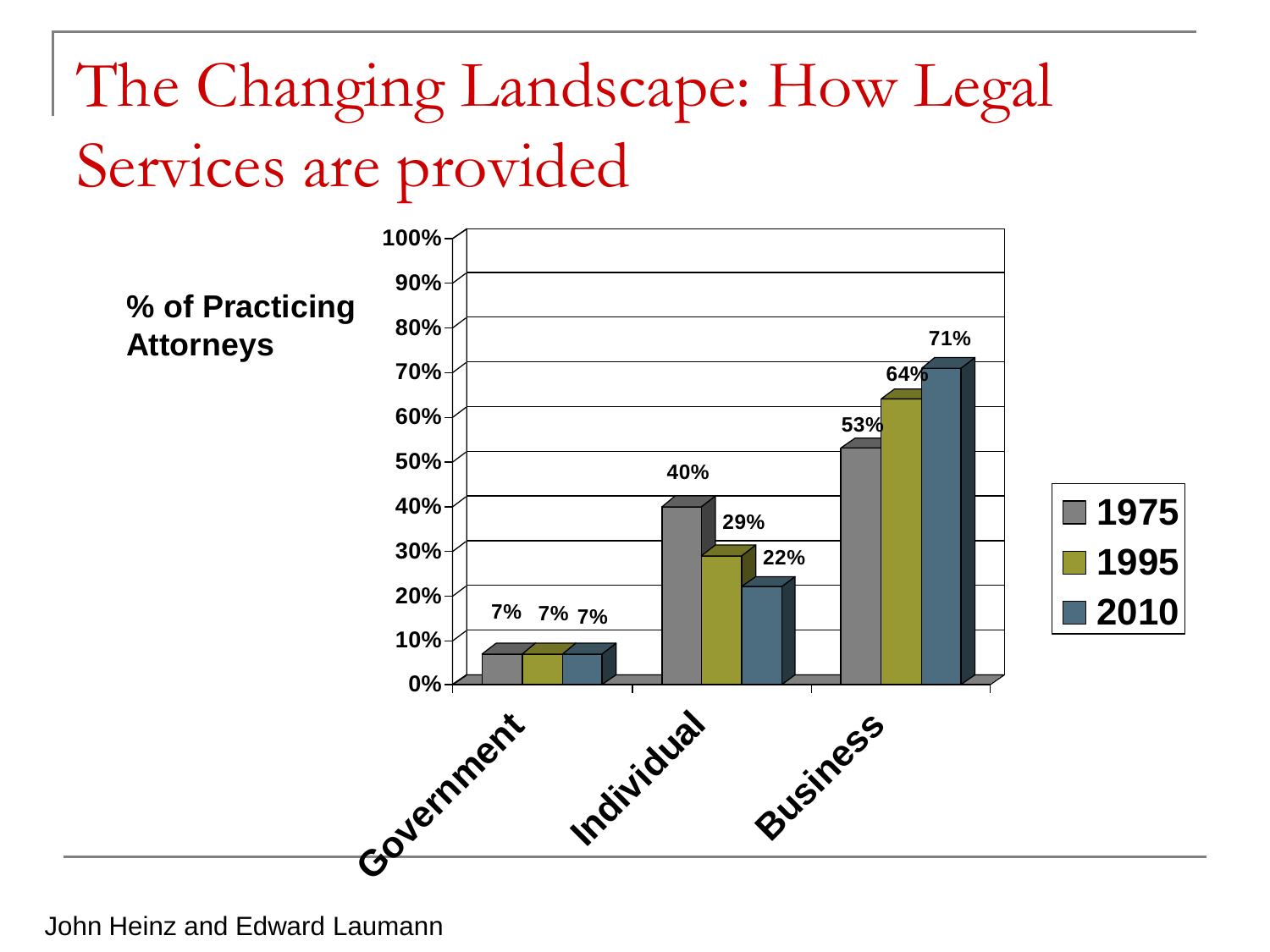# What are business clients looking for?

- Expertise in legal knowledge
- Understanding of needs/business/context
- $\blacksquare$  Trusted advisor with collaboration skills
- **Efficiency in managing cases**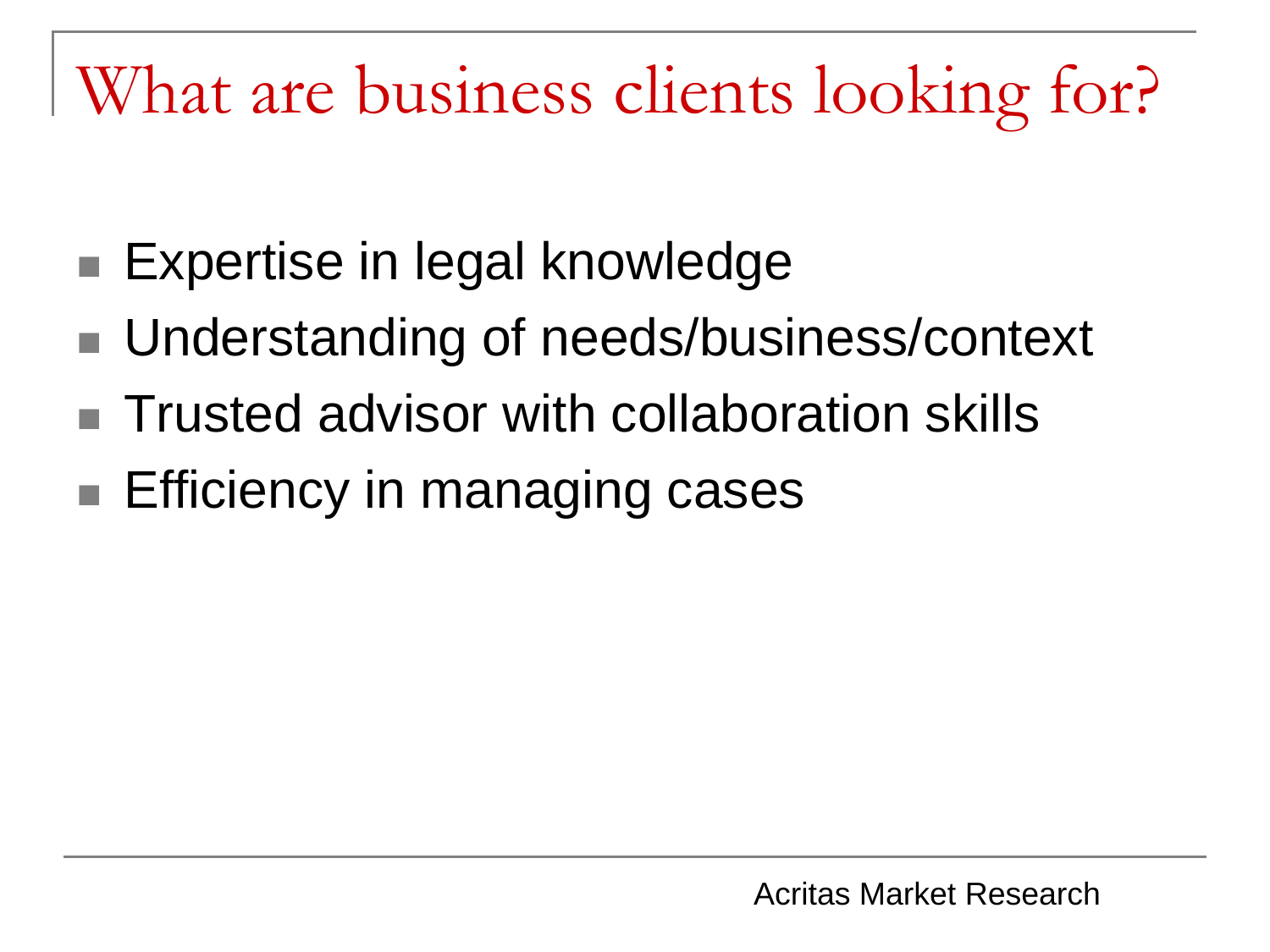What are law students looking for?

- Only 50% of students feel prepared to meet needs of a client
- Only 60% feel prepared to collaborate and work with colleagues
- Majority feel they have to focus on memorizing coursework for exams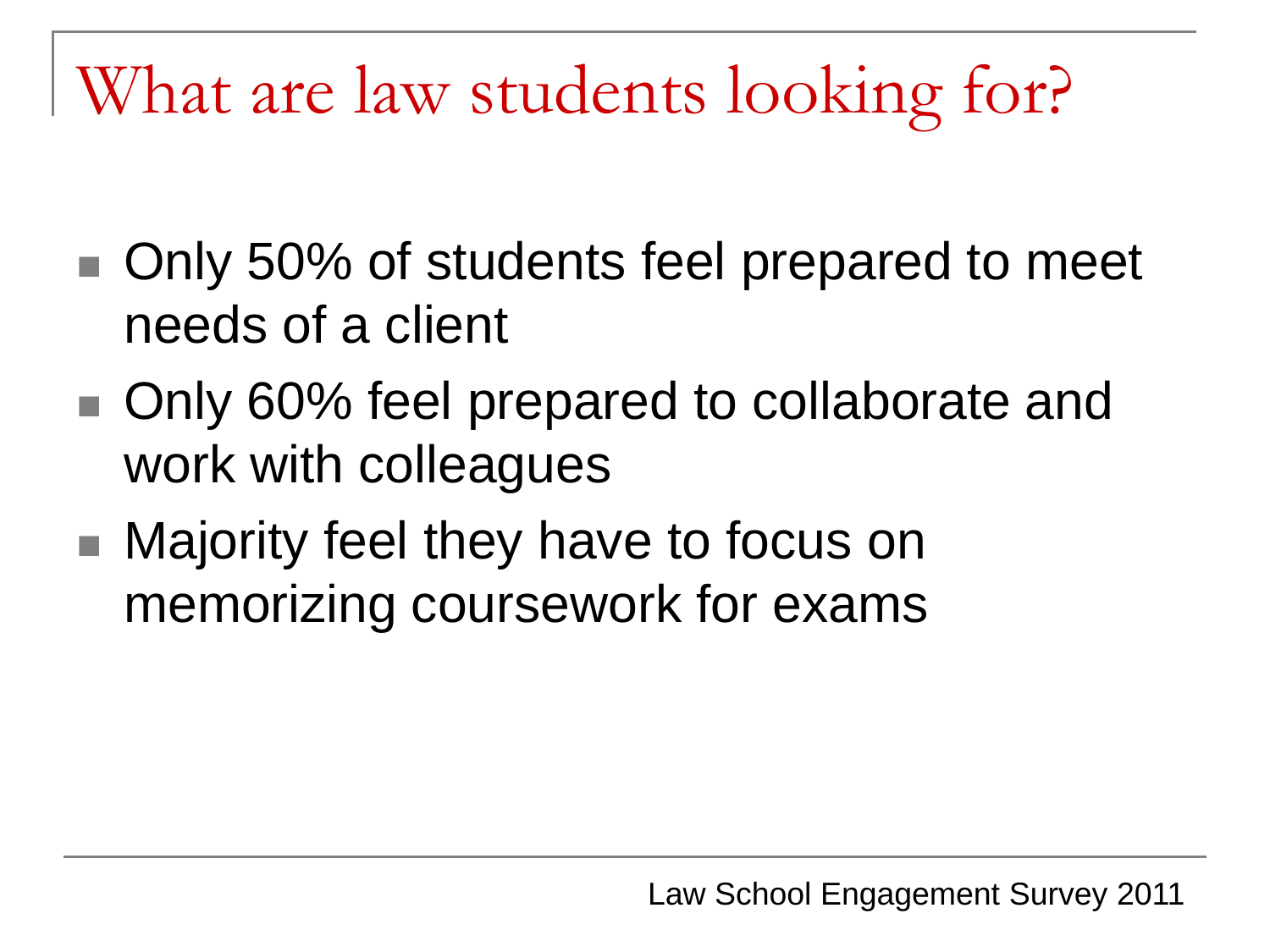# What are Law Firms looking for?

| <b>BUILDING THE CASE FOR THE CLIENT</b>           | <b>WORKING WITH OTHERS</b>                               |
|---------------------------------------------------|----------------------------------------------------------|
| $\blacktriangleright$ Legal Research and Analysis | $\triangleright$ Project/Case Management                 |
| ► Factual Development                             | $\blacktriangleright$ Leadership                         |
| and Investigation                                 | $\triangleright$ Working Cooperatively                   |
| • Mastery of Substantive Law                      | and Effectively                                          |
| Creative Problem Solving                          | $\blacktriangleright$ Internal Communication and Support |
| <b>ADVOCATING FOR THE CLIENT</b>                  | <b>POSITIONING SELF AND FIRM FOR SUCCESS</b>             |
| ► Written Advocacy                                | $\triangleright$ Client Service and Communication        |
| • Oral Advocacy                                   | $\triangleright$ Drive for Excellence                    |
| $\blacktriangleright$ Negotiation Skills          | $\triangleright$ Growing the Business                    |
| Trial and Courtroom Skills                        | • Developing Self                                        |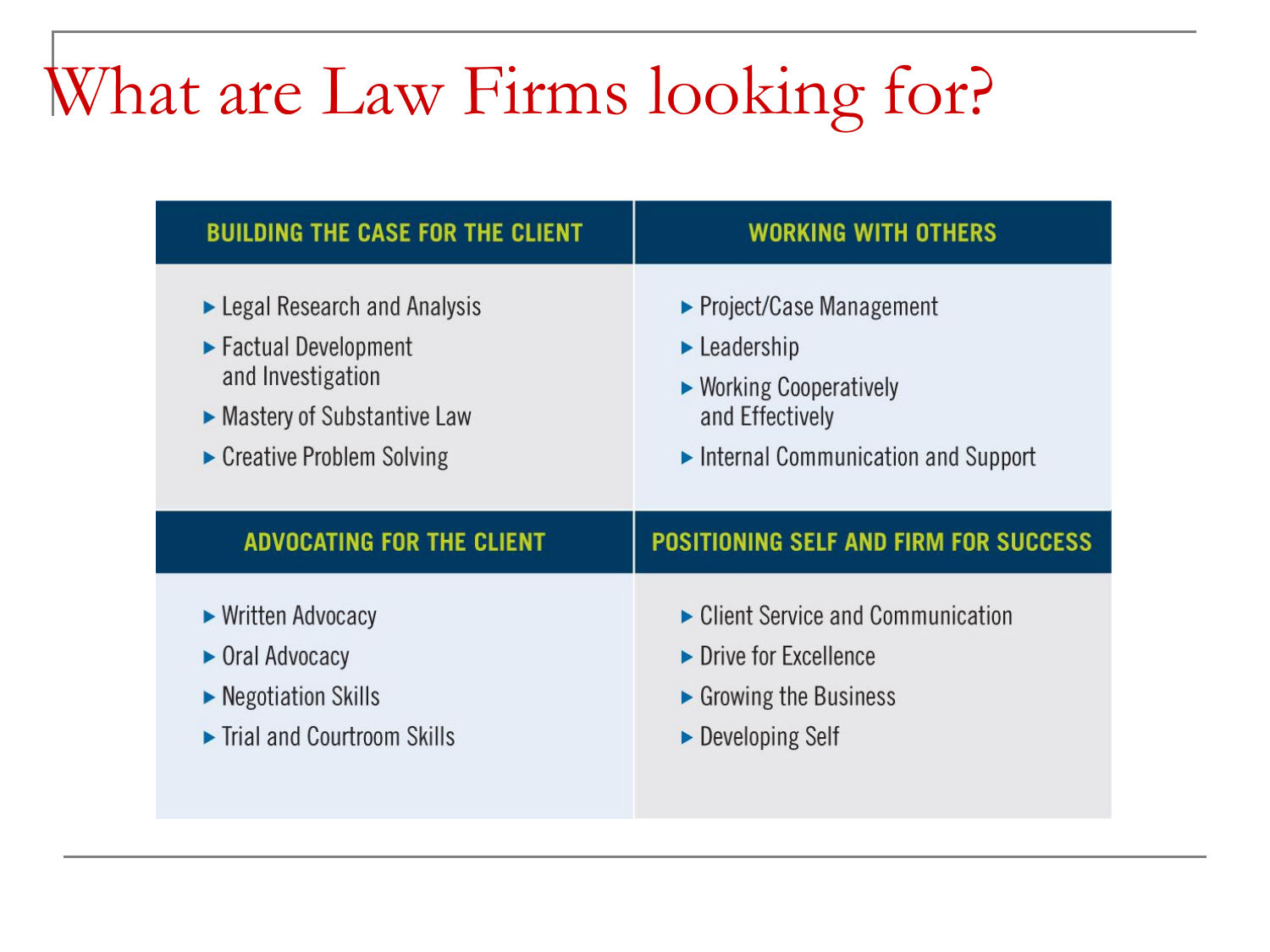# *Leadership* Scaled Competencies- example

of Difficulty **Degree of Difficulty** Degree

*1. Looks after team and treats all members fairly and with respect*

*2. Promotes team effectiveness*

*3. Acts as a steward of the firm*

*4. Communicates a compelling vision*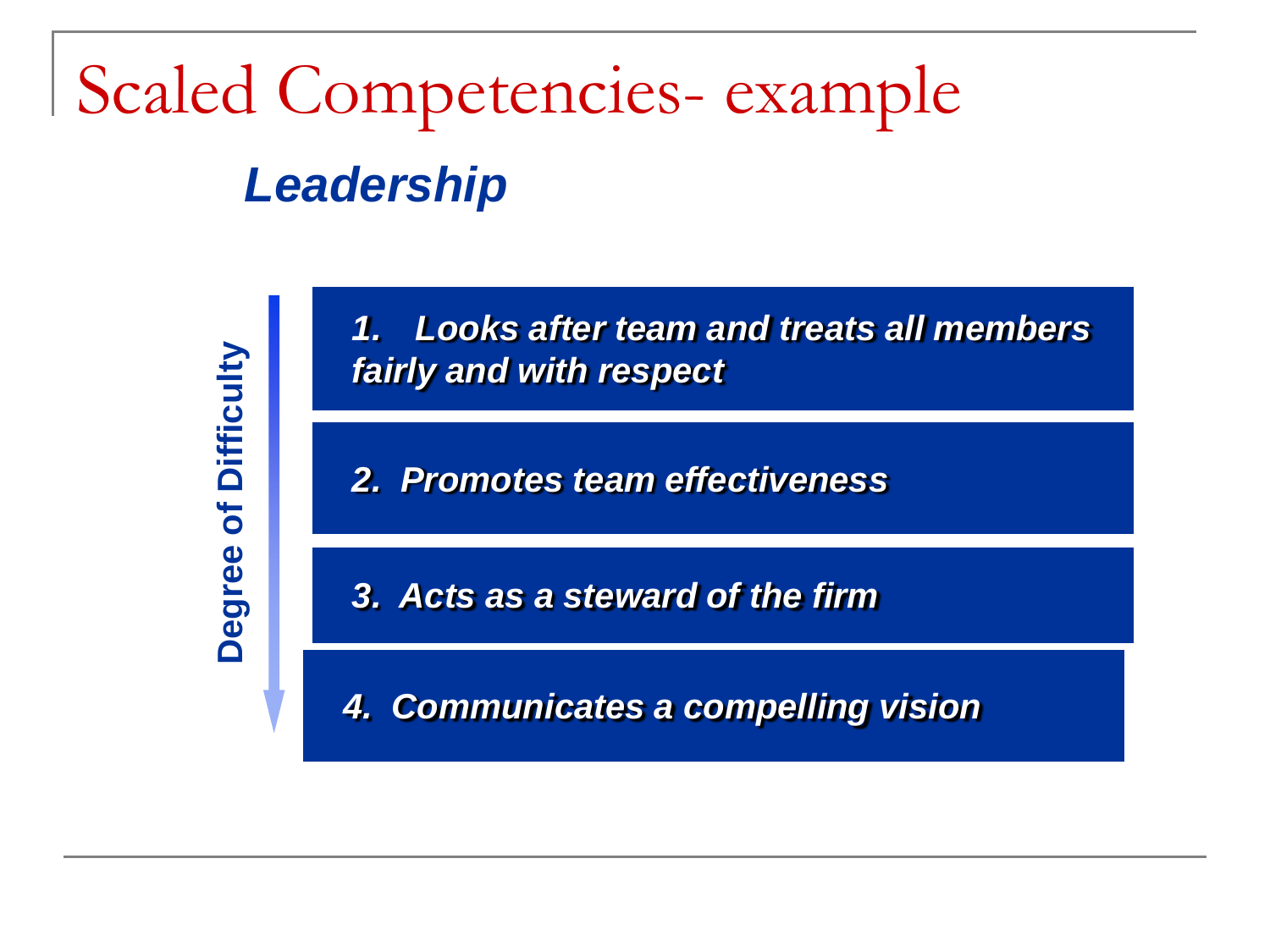# Life on a case team (video clips)

- Does leadership of a case team matter?
- Does the team dynamic matter?
- What about being able to handle conflicts and difficult situations?
- $\blacksquare$  Is coaching an important skill?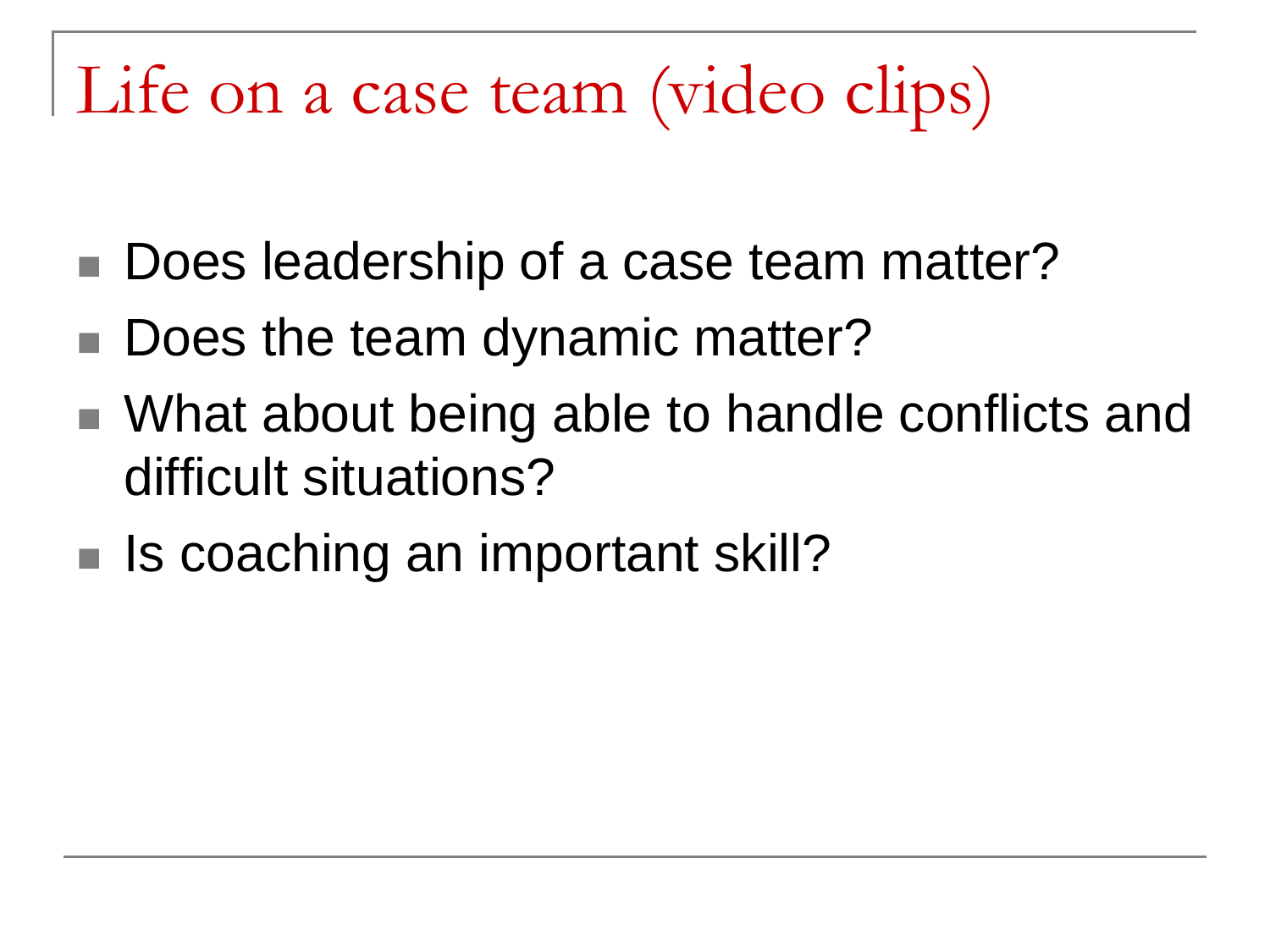## Some Implications for Education

#### ■ Focus on professional or "soft" skills

- Working with others
- **<u>n</u>** Leadership
- Decision-making and problem solving among teams

#### ■ Focus on instructional design techniques

- $\Box$  Learning by doing
- **D** Simulations
- **D** Action learning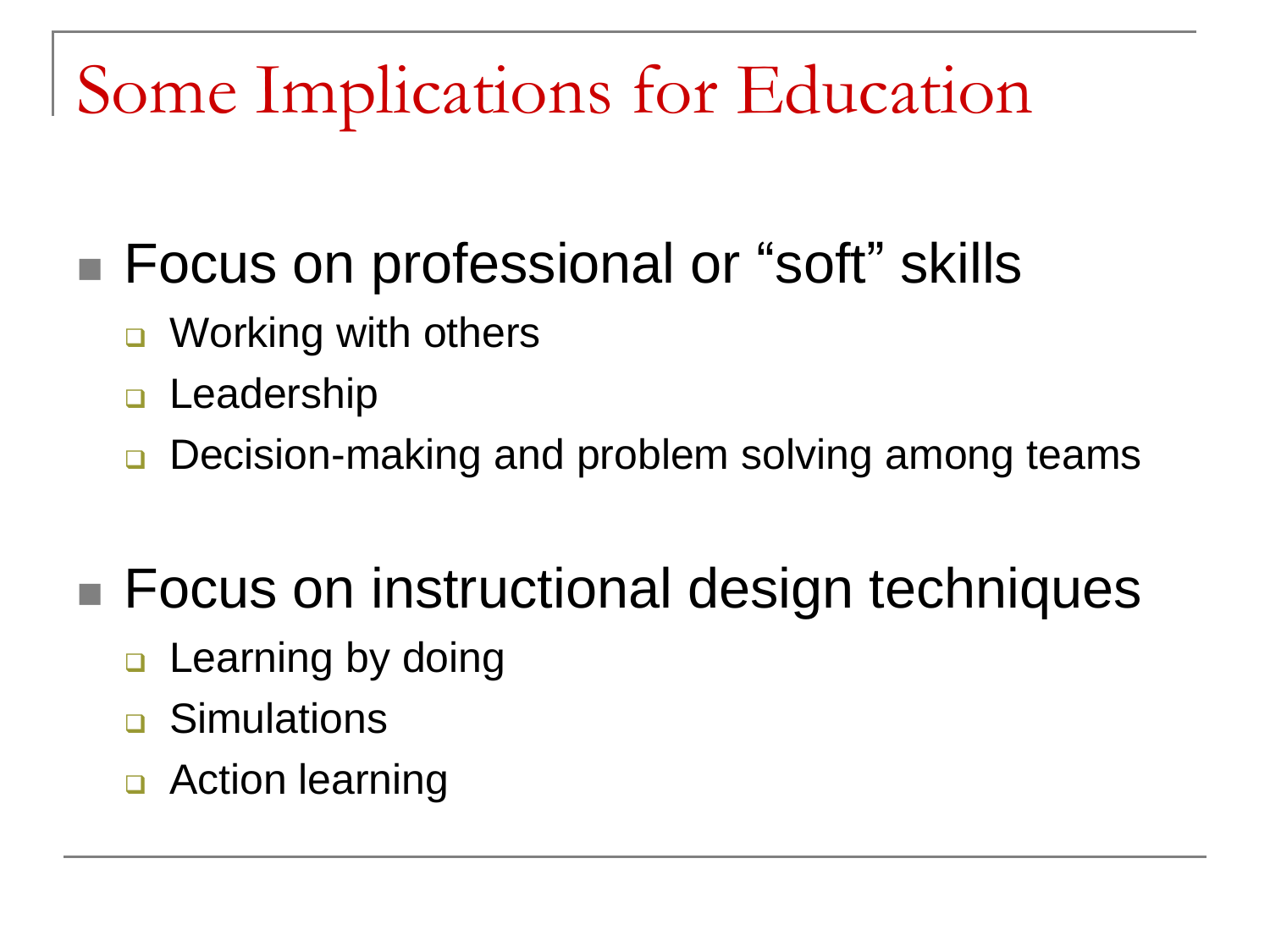# Some Responses

- Law firms are introducing more intensive training for junior level associates (e.g., apprentice programs)
- Law Schools introducing skills around leadership, teaming, and problem-solving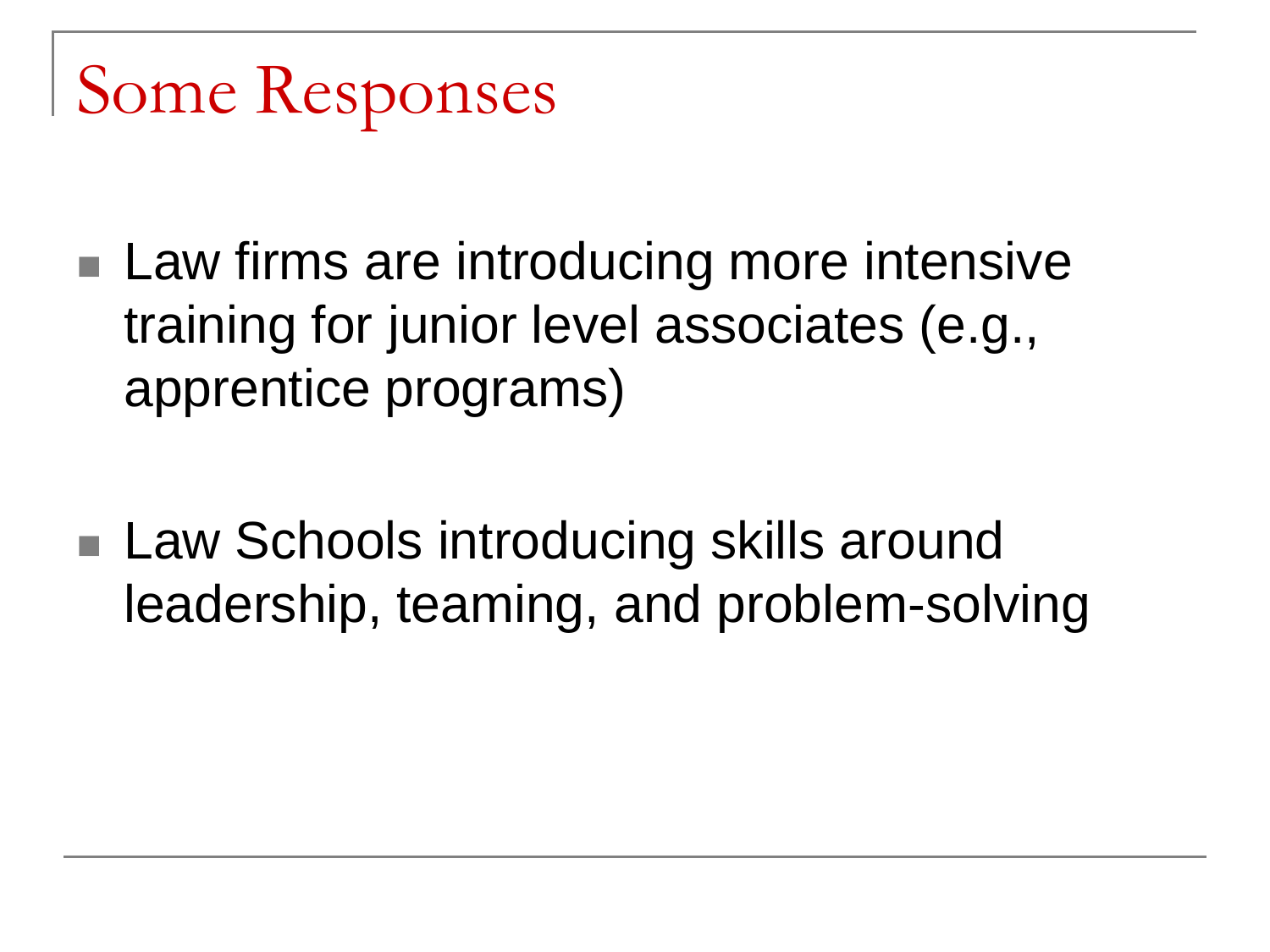Creating intensive learning to bridge the gap between law school and serving clients

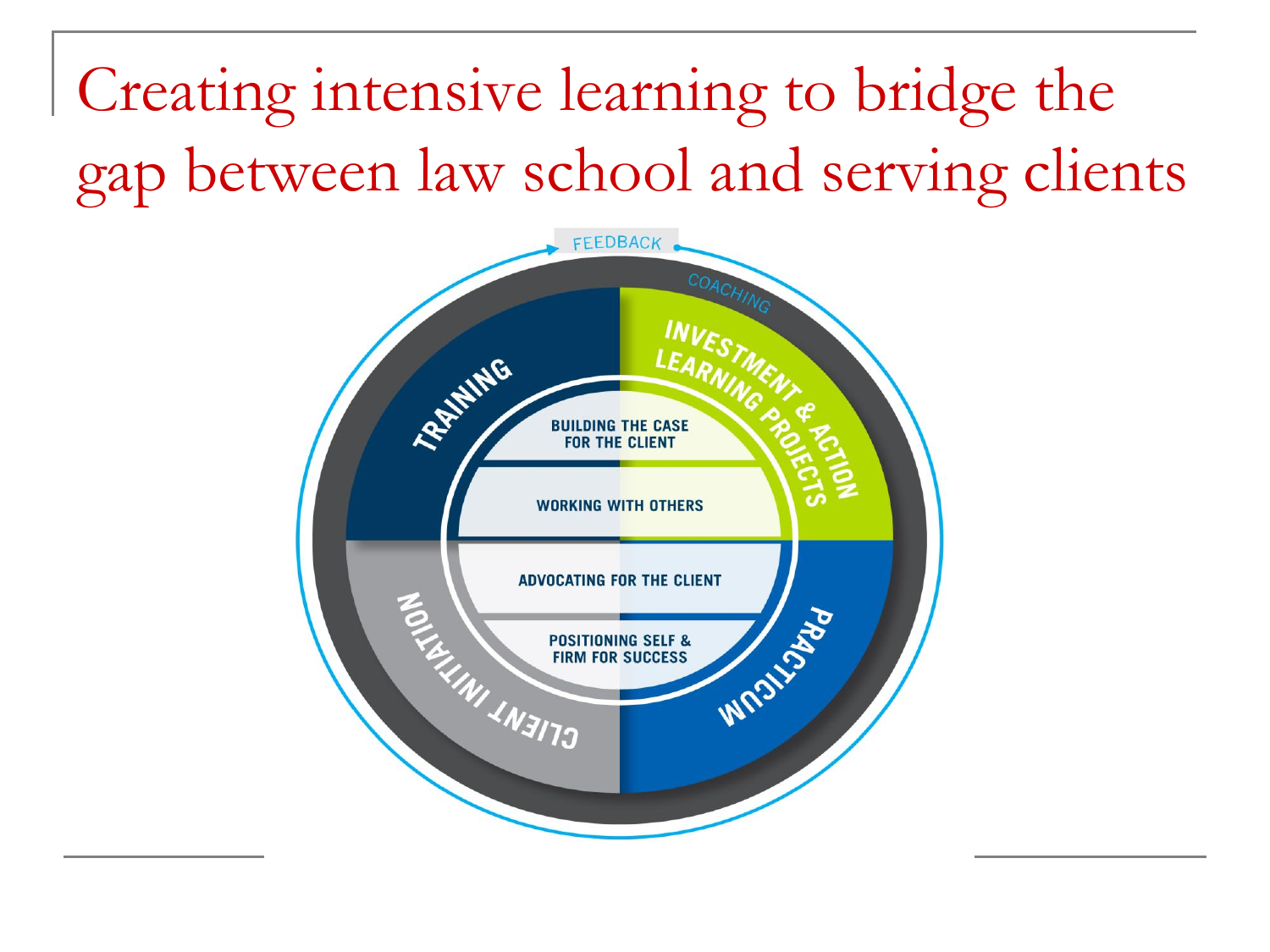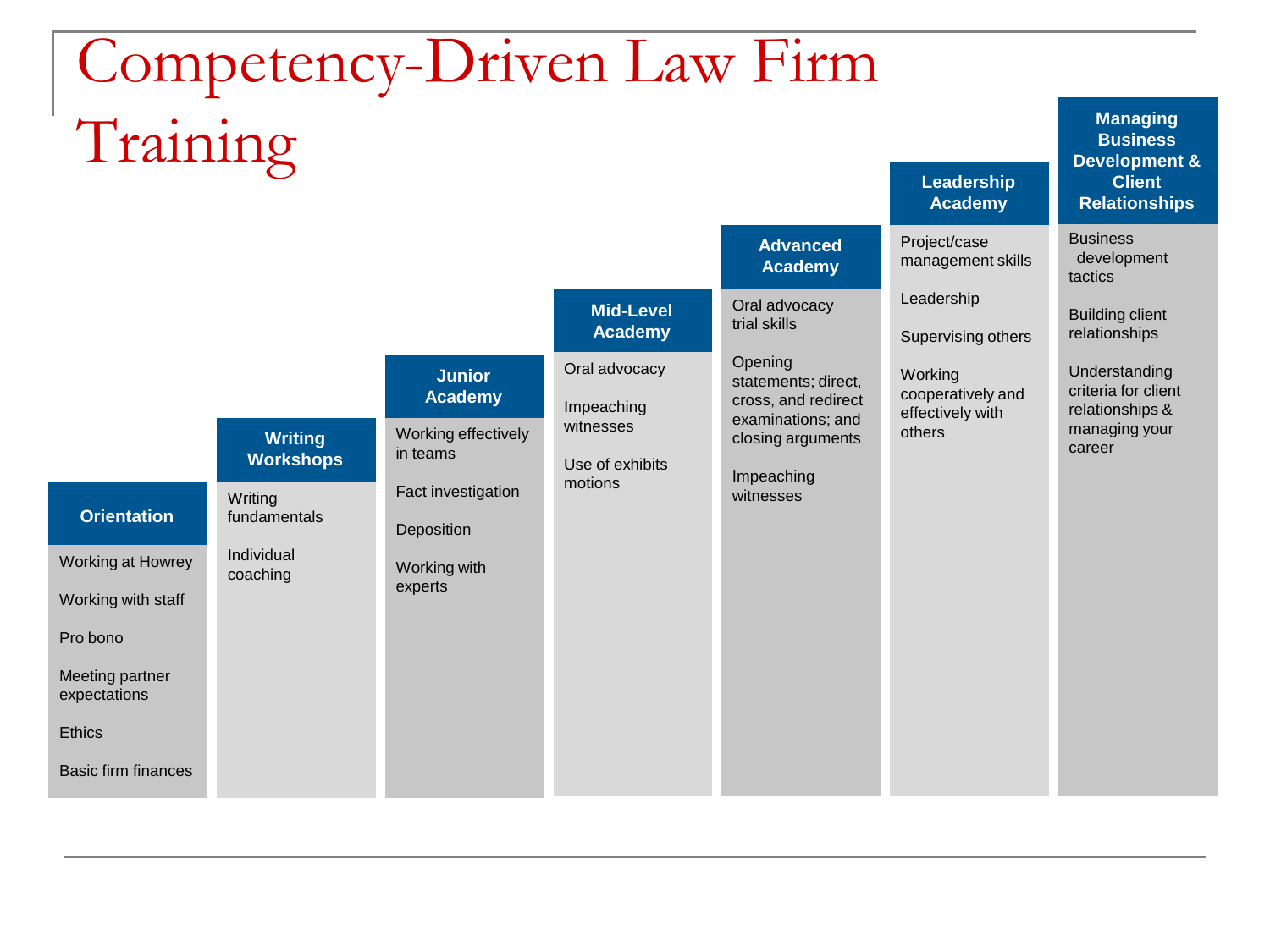# How do you teach this?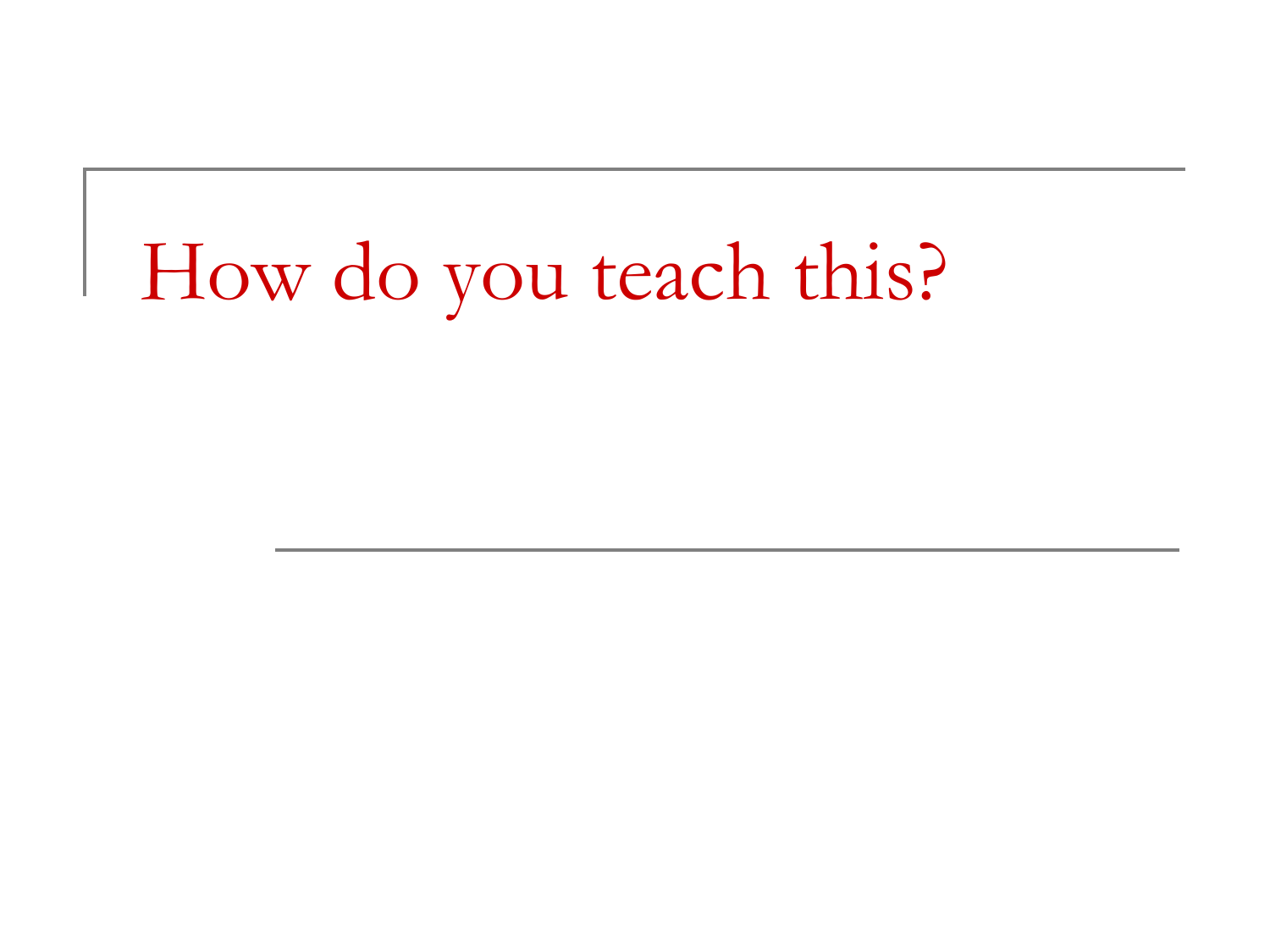### Georgetown Law Courses

**Leading Lawyers Building Trusted Advisor Relationships**

**The Centered Leader**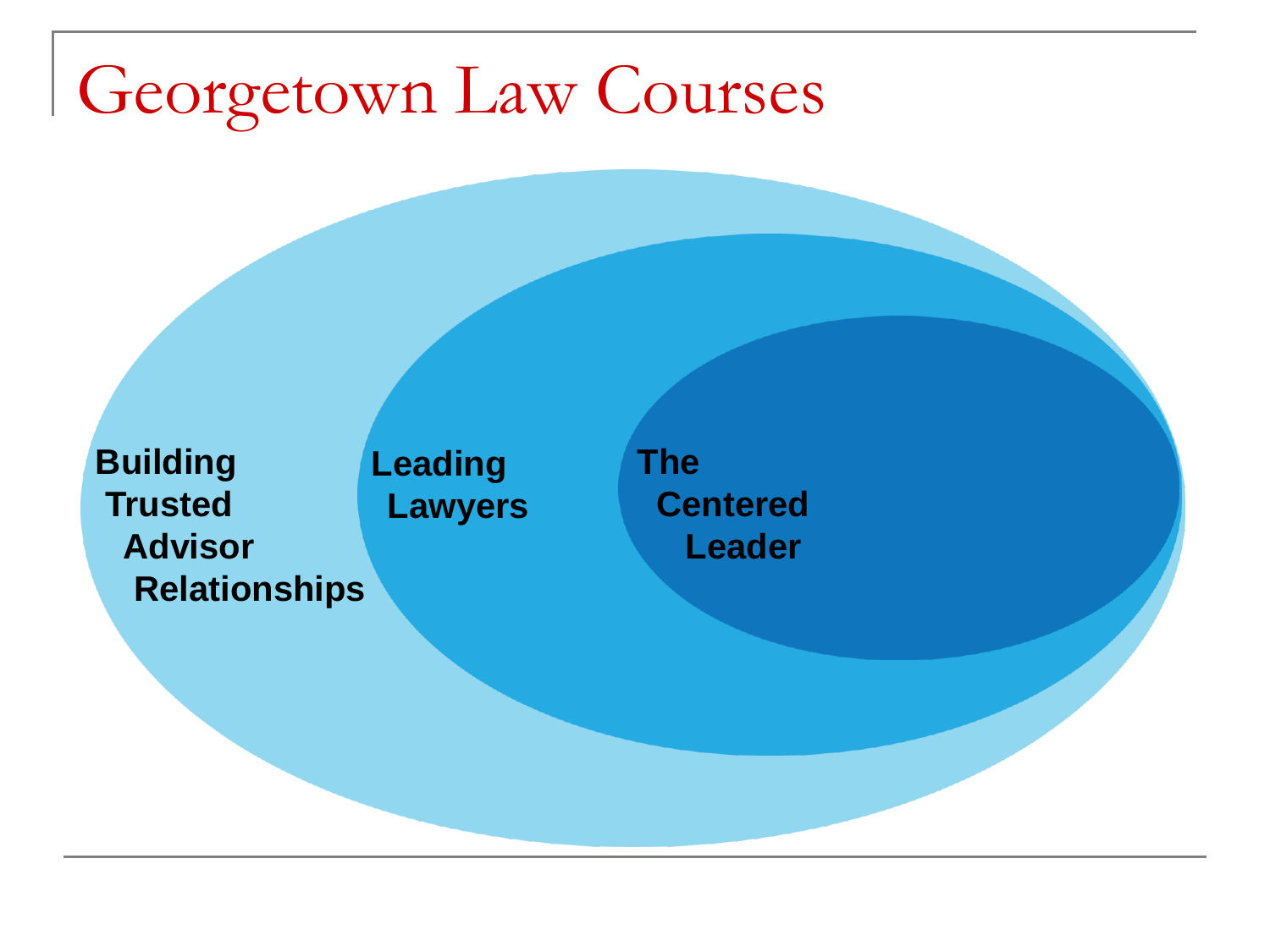The Centered Leader: Becoming and Effective Leader from the Inside Out

#### **In process**

#### ■ **Topics**

- **□** The timeline of well-being and practices that work
- **□** Discovery and affirmation of one's strengths and building optimism
- □ The mind-body connection; physiology, brain research, self efficacy, and locus of control
- **□** Resiliency-what is it and how do you build it
- **□** Building positive relationships and leadership styles
- **□** Cognitive psychology: Implications for the thought, emotion, behavior loop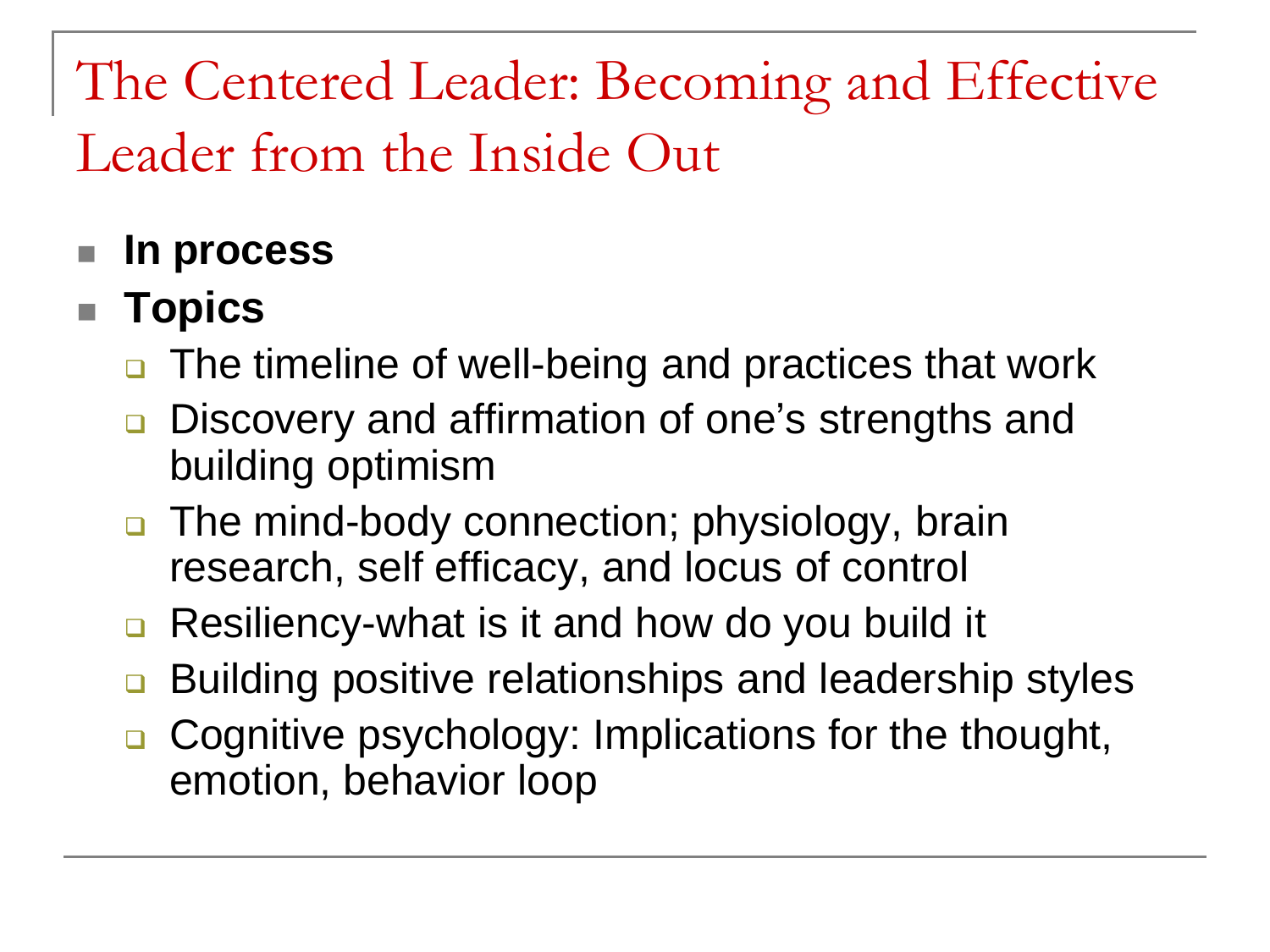### Leading Lawyers

- Format
	- Lecturettes with interactive exercises
	- **4-hour leadership simulation** 
		- Maitland and Fine simulation
		- Peer and coach feedback
	- □ 4 self assessments
	- 15-25 hours of class time
		- Team project part of extended course
- **Topics** 
	- **Leadership and management theory**
	- Individual differences and motivation: Understanding individual behavior and the impact on performance and effectiveness
	- **D** Influence strategies
	- **Emotional Intelligence and communication**
	- Giving and receiving feedback